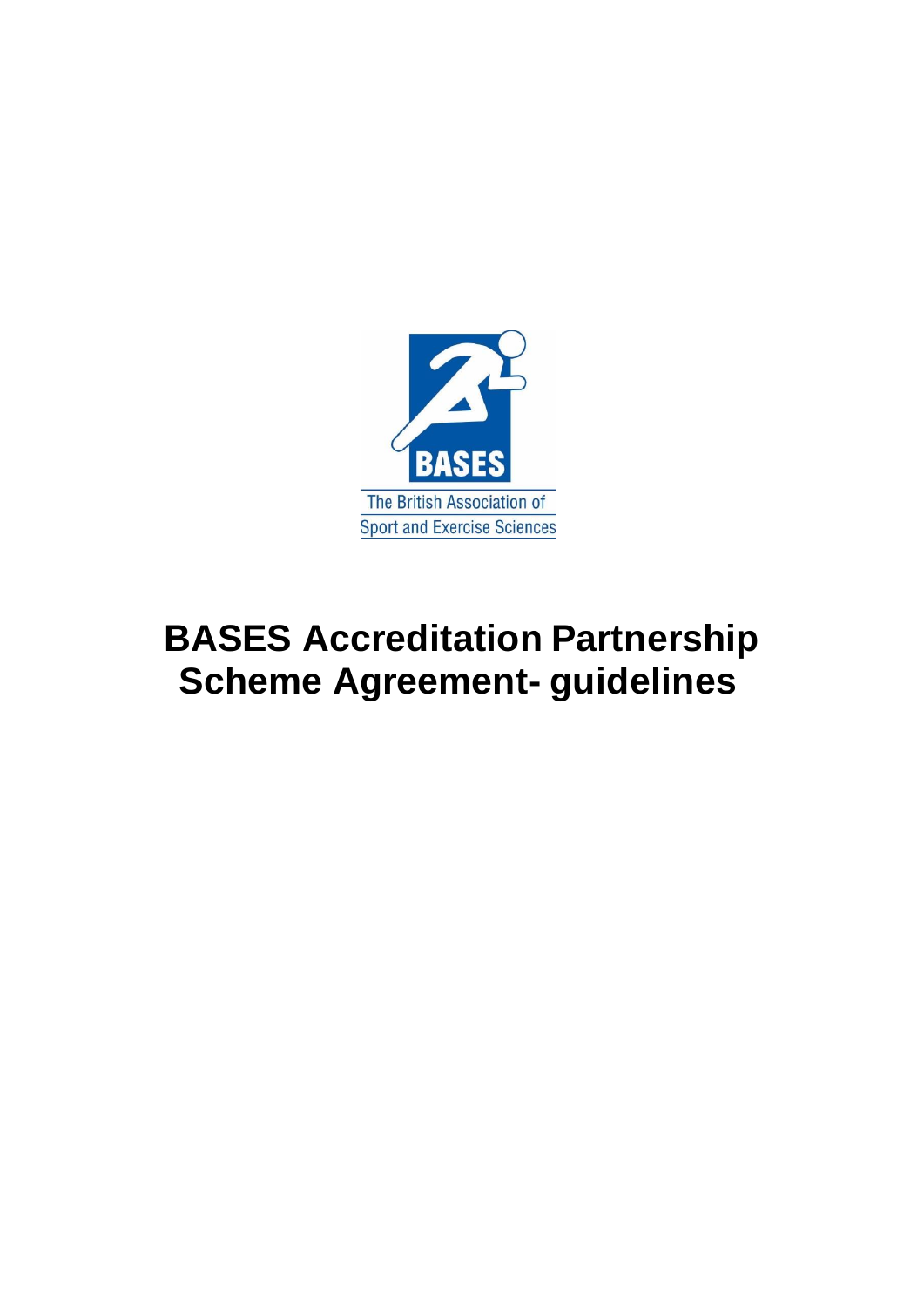## **Introduction**

### **What is the BASES Accreditation Partnership Scheme?**

As the professional body for sport and exercise sciences in the UK, BASES develops partnerships with key employers and deployers in the sport and exercise science sector to help raise standards of practice, support sport and exercise scientists to develop in their careers and support employers to safeguard their employees and clients. One of BASES main strategies in delivering these objectives is to support more practicing sport and exercise scientists to become BASES Accredited.

The BASES Accreditation Partnership Scheme enables organisations employing sport and/or exercise science staff to support their employees to apply for BASES Accreditation via a 'streamlined' direct application route.

#### **What is the 'streamlined' direct accreditation route for BASES Accreditation?**

All employees of a BASES Accreditation Partner organisation working in a sport and/or exercise science role, who meet the requirements detailed below, will be eligible to apply for BASES Accreditation via the 'streamlined' direct application route; this involves the development and submission of a condensed accreditation application portfolio containing a supervisor report written by an Accredited BASES member or BASES Fellow.

In order to be eligible to apply for BASES Accreditation via the 'streamlined' application route, applicants must:

- be employed / deployed by a BASES Accreditation Partner organisation
- hold an undergraduate degree in sport and exercise science (or equivalent subject) that covers the required scientific knowledge, technical skills and application of knowledge and skills
- hold a relevant postgraduate qualification in sport and exercise science (or equivalent)
- have at least three years of experience as a practitioner

have a regular working relationship (which will include the following interdependent characteristics: trust, professionalism, respect, effective communication, diversity of thought, openness to new ideas, and varied interaction) with a BASES Fellow or a BASES member with an active BASES Accreditation (Sport and Exercise Scientist Accreditation or High Performance Sport Accreditation), who will provide a Supervisor Report (see requirements below).

A direct application for BASES Accreditation via the streamlined route must include the following:

• Evidence of appropriate undergraduate and postgraduate qualifications (photocopies of formal certification):

o BUES endorsed BSc *or* completed Evidence of Knowledge template + transcripts

o MSc *or* completed Master's Level Equivalency Mapping template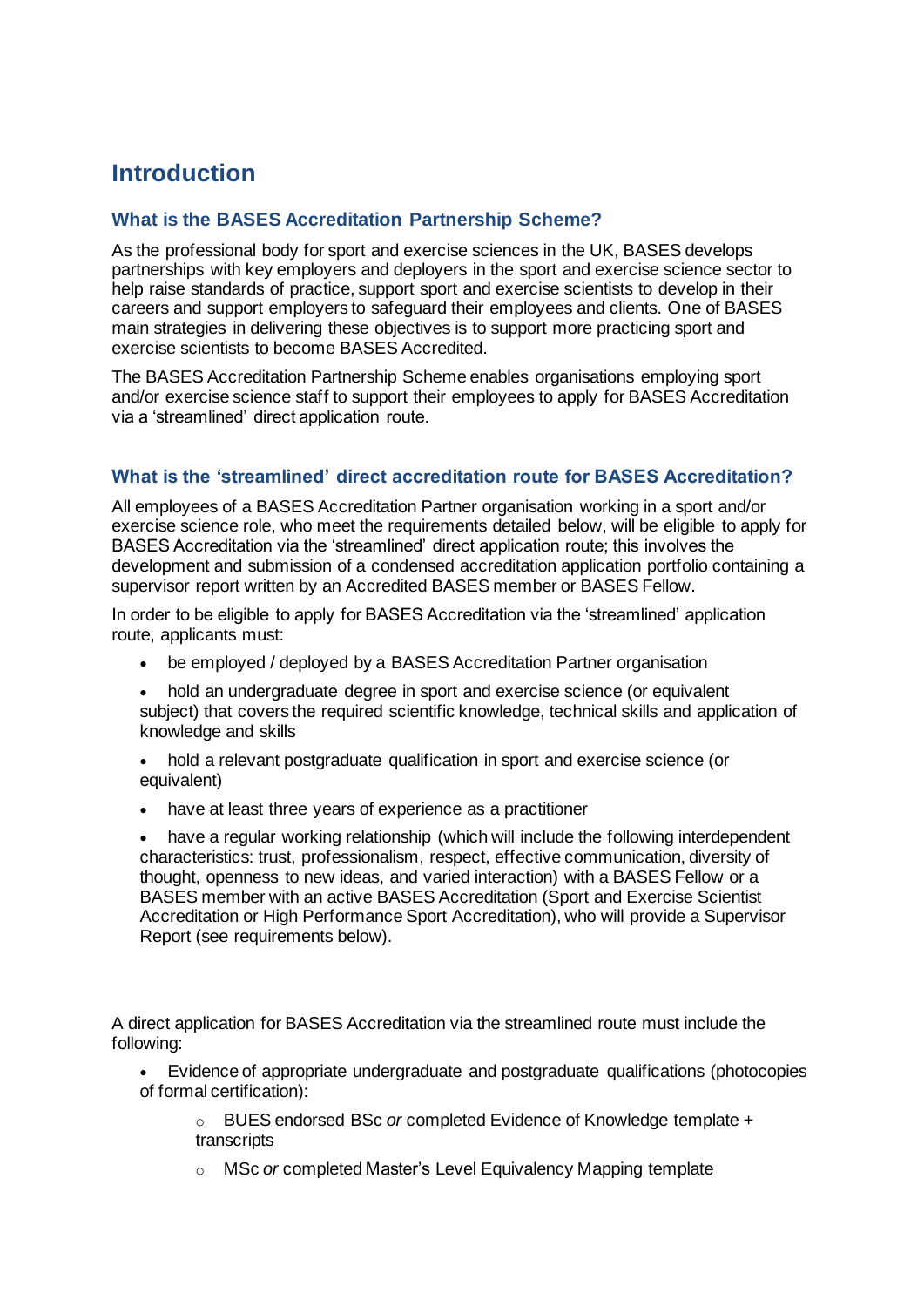• Curriculum Vitae (max. 2 x A4 pages\*)

• Professional references in support of competence in current practise from two different knowledgeable sources, including a mentor, line manager, athlete, coach or client

• Supervisor Report – report from a BASES Fellow or BASES Accredited member who can attest to the competence of the applicant in relevant areas.  The report, a maximum of 2 x A4 pages should include: Nature of relationship; Length of time, and in what capacity they have known the applicant; Frequency of contact; Comments on competency / quality of work / performance impact; a commentary on how the practitioner has developed during the period of their professional relationship; strengths and weaknesses; commitment to personal development; adherence to relevant ethical practice; recommendations (based on weaknesses above) for areas of development for the applicant to focus on

Personal Statement, providing a brief overview of current role and how their work philosophy has evolved; how they have embraced CPD proactively; and what it is they do in their role to truly impact on performance (max. 4 x A4 pages\*)

- Case study (max. 6 x A4 pages\*) to include:
	- o explanation of the issue and needs analysis
	- $\circ$  underpinning technical/theoretical rationale for the intervention
	- $\circ$  the intervention package put in place including how this was conducted
	- o the resultant impact on performance or outcome
	- $\circ$  strong personal reflection/evaluation of the process (does not need to be at the end of the case study)
- Completed competency mapping chart

\*When maximum length of document is indicated, one page of A4 should be Ariel font size 11, 1.5 spacing, normal margins.

#### **Becoming a BASES Accreditation Partner**

Any organisation employing at least 3 members of sport and/or exercise staff can become a BASES Accreditation Partner. Organisations must meet the criteria below and complete the BASES Accreditation Partner Form to demonstrate how the organisation's values, policies, procedures and support structures ensure high standards of practice and support the professional development of sport and/or exercise science practitioners; and safeguard clients and service users.

#### **Criteria:**

To be eligible, an organisation must:

- Have at least two to three senior members of staff who fulfil one of the following criteria
	- o Is a BASES Fellow
	- o has been BASES Accredited for more than three years
	- o holds High Performance Sport Accreditation
- Have at least two members of staff (in addition to senior members of staff above) who are BASES members and could achieve / be working towards BASES Accreditation